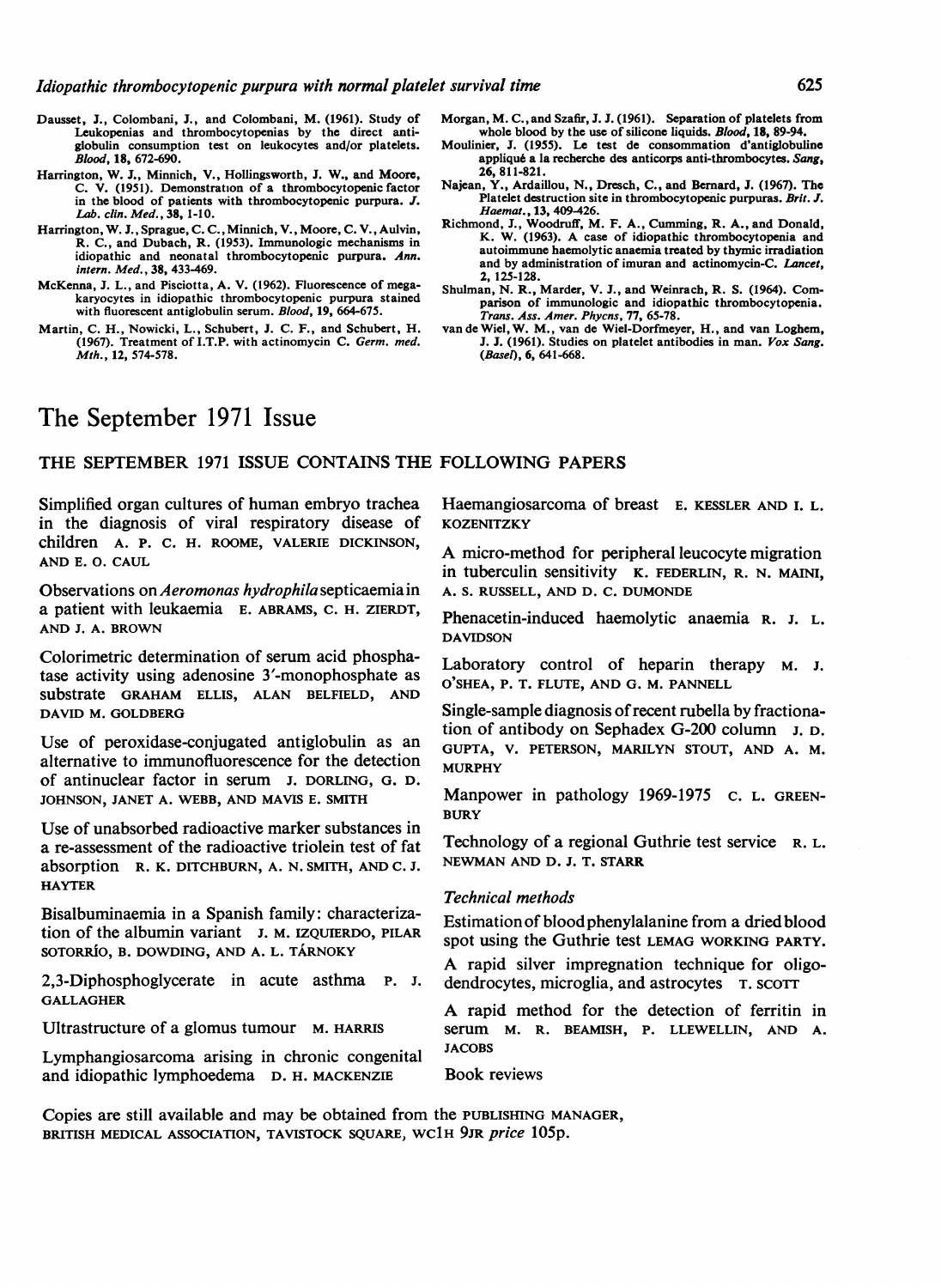antisera but these organisms were readily distinguished by their size and typical morphology.

Immunofluorescence applied to identification of bacterial colonies showed complete agreement with the results of biochemical methods. This method would appear to be as reliable as and more rapid and economical than fermentation and other biochemical reactions for diagnosis of bacterial species, although inapplicable to the recognition of toxinogenic strains.

The authors wish to thank Miss Violet Armour MSc and the technicians of Bexar County Hospital Bacteriology Laboratories for their assistance.

#### References

- Allen, J. C., and Cluff, L. E. (1963). Identification of toxinogenic C. diphtheriae with fluorescent antitoxin: demonstration of nonspecificity. Proc. Soc. exp. Biol. (N.Y.), 112, 194-199.
- Cary, S. G., and Blair, E. B. (1964). New transport medium for shipment of clinical specimens. J. Bact., 88, 96-98.
- Elek, S. D. (1949). The plate virulence test for diphtheria. J. clin. Path., 2, 250-258.
- Ghag, N. K., and Sant, M. V. (1966). Rapid laboratory diagnosis of diphtheria by fluorescent antibody technique. Ind. J. med. Sci., 20, 914-919.
- Jones, W. L., and Moody, M. D. (1960). Staining toxigenic Corynebacterium diphtheriae with fluorescent antitoxin. Bact. Proc., 141.
- Moody, M. D., and Jones W. L. (1963). Identification of Corynebacterium diphtheriae with fluorescent antibacterial reagents J. Bact., 86, 285-293.
- Whitaker, J. A., Nelson, J. D., and Fink, C. W. (1961). The fluorescent antitoxin test for immedia te diagnosis of diphtheria. Pediatrics, 27, 214-218.

# Reports and Bulletins prepared by the Association of Clinical Biochemists

The following reports and bulletins are published by the Association of Clinical Biochemists. They may be obtained from The Administrative Office, Association of Clinical Biochemists, <sup>7</sup> Warwick Court, Holborn, London, WCIR 5DP. The prices include postage, but airmail will be charged extra. Overseas readers should remit by British Postal or Money Order. If this is not possible the equivalent of 50p is the minimum amount that can be accepted.

#### SCIENTIFIC REPORTS

3 Automatic Dispensing Pipettes. An assessment of 35 commercial instruments 1967 P. M. G. BROUGHTON, A. H. GOWENLOCK, G. M. WIDDOWSON, and K. A. AHLQUIST 85p (\$2)

4 An Evaluation of five Commercial Flame Photometers suitable for the Simultaneous Determination of Sodium and Potassium March 1970 P. M. G. BROUGHTON and J. B. DAWSON 85p (\$2)

### SCIENTIFIC REVIEWS

1 The Assessment of Thyroid Function March 1971 **F. V. FLYNN and J. R. HOBBS**  $62\frac{1}{2}p$  (\$1.50)

### TECHNICAL BULLETINS

9 Determination of Urea by AutoAnalyzer November 1966 RUTH M. HASLAM  $42\frac{1}{2}p$  (\$1)

11 Determination of Serum Albumin by AutoAnalyzer using Bromocresol Green October 1967 B. E. NORTHAM and G. M. WIDDOWSON  $42\frac{1}{2}p$  (\$1)

13 An Assessment of the Technicon Type II Sampler Unit March 1968 B. C. GRAY AND G. K. MCGOWAN  $42\frac{1}{2}p(1)$ 

<sup>14</sup> Atomic Absorption Spectroscopy. An outline of its principles and a guide to the selection of instruments May 1968 J. B. DAWSON and P. M. G. BROUGHTON 42jp (\$1)

<sup>15</sup> A Guide to Automatic Pipettes (2nd edition) June 1968 P. M. G. BROUGHTON  $42\frac{1}{2}p$  (\$1)

<sup>16</sup> A Guide to Automation in Clinical Chemistry May 1969 P. M. G. BROUGHTON  $62\frac{1}{2}p$  (\$1.50)

17 Flame Photometers (2nd edition) 1969 P. WILDING  $62\frac{1}{2}p(1.50)$ 

18 Control Solutions for Clinical Biochemistry (4th edition) March 1970 P. M. G. BROUGHTON  $62\frac{1}{2}p$ (\$1.50)

<sup>19</sup> Spectrophotometers. A comparative list of low-priced instruments readily available in Britain May 1970 C. E. WILDE and P. SEWELL  $62\frac{1}{2}p$  (\$1.50)

20 Quantities and Units in Clinical Biochemistry June 1970 P. M. G. BROUGHTON  $62\frac{1}{2}p$  (\$1.50) More than 30 copies in units of 10 at 20p

<sup>21</sup> Filter Fluorimeters: A comparative list of <sup>18</sup> instruments September 1970 H. BRAUNSBERG and s. s. BROWN  $62\frac{1}{2}p(1.50)$ 

22 Bilirubin standardsandthe Determination of Bilirubin by Manual and Technicon AutoAnalyzer Methods. January 1971 BARBARA BILLING, RUTH HASLAM and N. WALD  $62\frac{1}{2}p$  (\$1.50)

23 Interchangeable Cells for Spectrophotometers and Fluorimeters September <sup>1971</sup> E. S. BROWN and A. H, GOWENLOCK  $62\frac{1}{2}p$  (\$1.50)

# 644